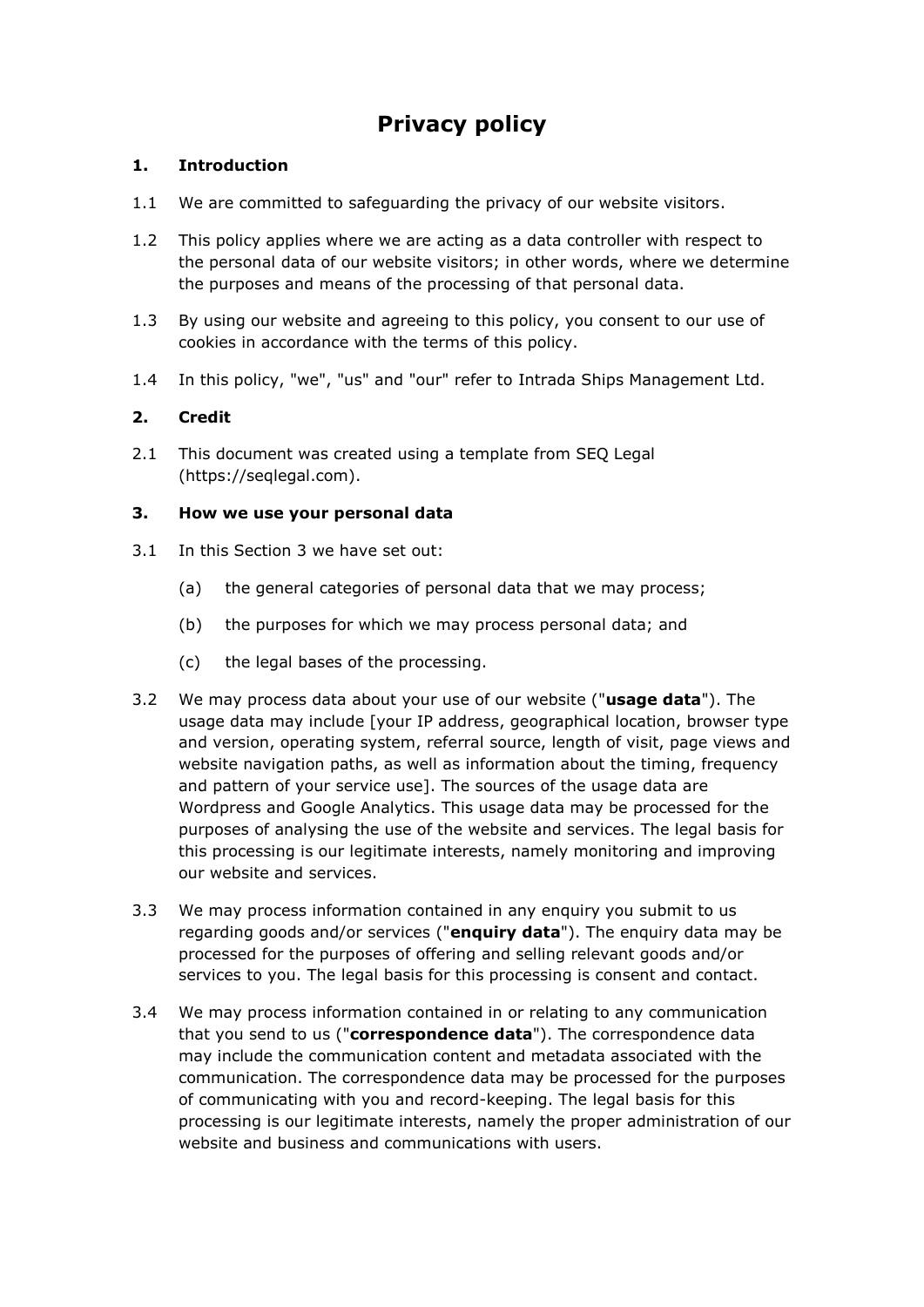- 3.5 In addition to the specific purposes for which we may process your personal data set out in this Section 3, we may also process any of your personal data where such processing is necessary in order to protect your vital interests or the vital interests of another natural person.
- 3.6 Please do not supply any other person's personal data to us, unless we prompt you to do so.

## **4. Providing your personal data to others**

- 4.1 We may disclose your personal data to any member of our group of companies (this means our subsidiaries, our ultimate holding company and all its subsidiaries) insofar as reasonably necessary for the purposes, and on the legal bases, set out in this policy.
- 4.2 We may disclose your personal data to our insurers and/or professional advisers insofar as reasonably necessary for the purposes of obtaining or maintaining insurance coverage, managing risks, obtaining professional advice, or the establishment, exercise or defence of legal claims, whether in court proceedings or in an administrative or out-of-court procedure.
- 4.3 In addition to the specific disclosures of personal data set out in this Section 4, we may disclose your personal data where such disclosure is necessary for compliance with a legal obligation to which we are subject, or in order to protect your vital interests or the vital interests of another natural person. We may also disclose your personal data where such disclosure is necessary for the establishment, exercise or defence of legal claims, whether in court proceedings or in an administrative or out-of-court procedure.

## **5. International transfers of your personal data**

- 5.1 In this Section 5, we provide information about the circumstances in which your personal data may be transferred to countries outside the European Economic Area (EEA).
- 5.2 We and our other associated companies have offices and facilities in Non-EEA Countries. The European Commission has made an "adequacy decision" with respect to the data protection laws of each of these countries. Transfers to each of these countries will be protected by appropriate safeguards, namely the use of standard data protection clauses adopted or approved by the European Commission, a copy of which can be obtained from us.
- 5.3 The hosting facilities for our website are situated in the UK.
- 5.5 You acknowledge that personal data that you submit for publication through our website or services may be available, via the internet, around the world. We cannot prevent the use (or misuse) of such personal data by others.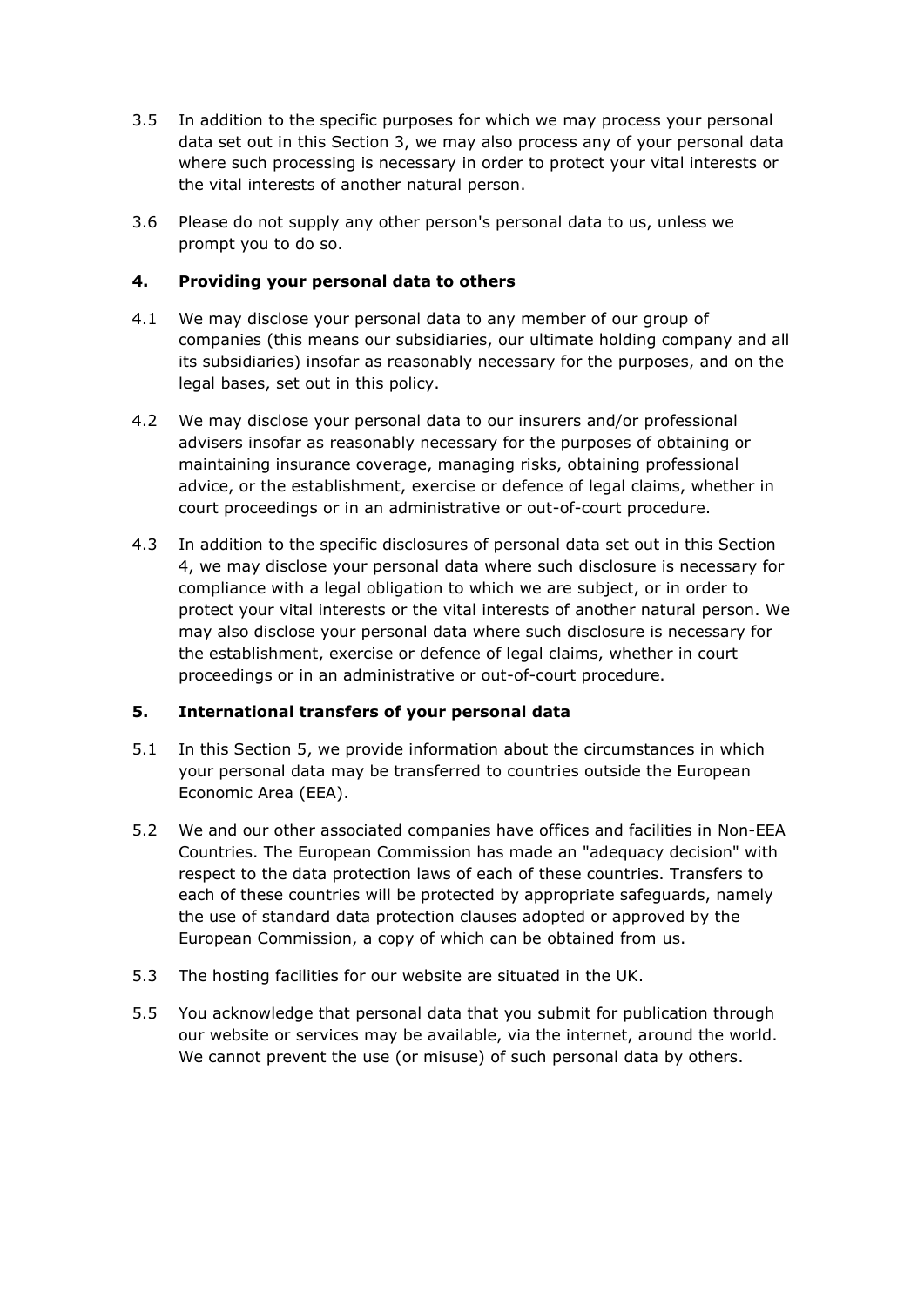## **6. Retaining and deleting personal data**

- 6.1 This Section 6 sets out our data retention policies and procedure, which are designed to help ensure that we comply with our legal obligations in relation to the retention and deletion of personal data.
- 6.2 Personal data that we process for any purpose or purposes shall not be kept for longer than is necessary for that purpose or those purposes.
- 6.3 We will retain your personal data as follows:
	- (a) All website data will be retained for a minimum period of 1 year following submission, and for a maximum period of 6 years following submission
- 6.4 In some cases it is not possible for us to specify in advance the periods for which your personal data will be retained. In such cases, we will determine the period of retention based on the following criteria:
	- (a) the period of retention of personal data will be determined based on the standard retention period for our third-party analytics tools.
- 6.5 Notwithstanding the other provisions of this Section 6, we may retain your personal data where such retention is necessary for compliance with a legal obligation to which we are subject, or in order to protect your vital interests or the vital interests of another natural person.

#### **7. Amendments**

- 7.1 We may update this policy from time to time by publishing a new version on our website.
- 7.2 You should check this page occasionally to ensure you are happy with any changes to this policy.
- 7.3 We may notify you of changes to this policy through messages on our website.

## **8. Your rights**

- 8.1 In this Section 8, we have summarised the rights that you have under data protection law. Some of the rights are complex, and not all of the details have been included in our summaries. Accordingly, you should read the relevant laws and guidance from the regulatory authorities for a full explanation of these rights.
- 8.2 Your principal rights under data protection law are:
	- (a) the right to access;
	- (b) the right to rectification;
	- (c) the right to erasure;
	- (d) the right to restrict processing;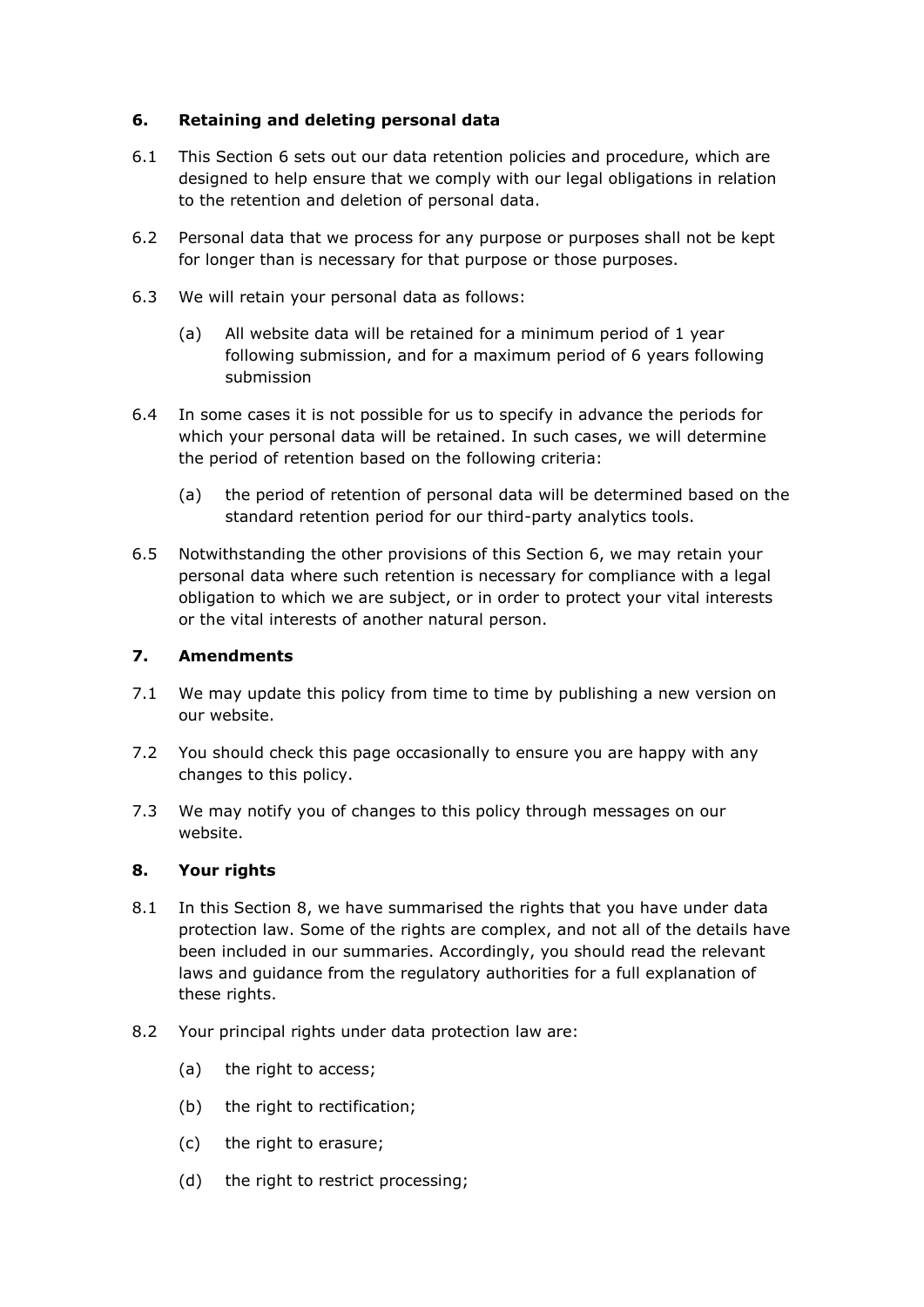- (e) the right to object to processing;
- (f) the right to data portability;
- (g) the right to complain to a supervisory authority; and
- (h) the right to withdraw consent.
- 8.3 You have the right to confirmation as to whether or not we process your personal data and, where we do, access to the personal data, together with certain additional information. That additional information includes details of the purposes of the processing, the categories of personal data concerned and the recipients of the personal data. Providing the rights and freedoms of others are not affected, we will supply to you a copy of your personal data. The first copy will be provided free of charge, but additional copies may be subject to a reasonable fee.
- 8.4 You have the right to have any inaccurate personal data about you rectified and, taking into account the purposes of the processing, to have any incomplete personal data about you completed.
- 8.5 In some circumstances you have the right to the erasure of your personal data without undue delay. Those circumstances include: the personal data are no longer necessary in relation to the purposes for which they were collected or otherwise processed; you withdraw consent to consent-based processing; you object to the processing under certain rules of applicable data protection law; the processing is for direct marketing purposes; and the personal data have been unlawfully processed. However, there are exclusions of the right to erasure. The general exclusions include where processing is necessary: for exercising the right of freedom of expression and information; for compliance with a legal obligation; or for the establishment, exercise or defence of legal claims.
- 8.6 In some circumstances you have the right to restrict the processing of your personal data. Those circumstances are: you contest the accuracy of the personal data; processing is unlawful but you oppose erasure; we no longer need the personal data for the purposes of our processing, but you require personal data for the establishment, exercise or defence of legal claims; and you have objected to processing, pending the verification of that objection. Where processing has been restricted on this basis, we may continue to store your personal data. However, we will only otherwise process it: with your consent; for the establishment, exercise or defence of legal claims; for the protection of the rights of another natural or legal person; or for reasons of important public interest.
- 8.7 You have the right to object to our processing of your personal data on grounds relating to your particular situation, but only to the extent that the legal basis for the processing is that the processing is necessary for: the performance of a task carried out in the public interest or in the exercise of any official authority vested in us; or the purposes of the legitimate interests pursued by us or by a third party. If you make such an objection, we will cease to process the personal information unless we can demonstrate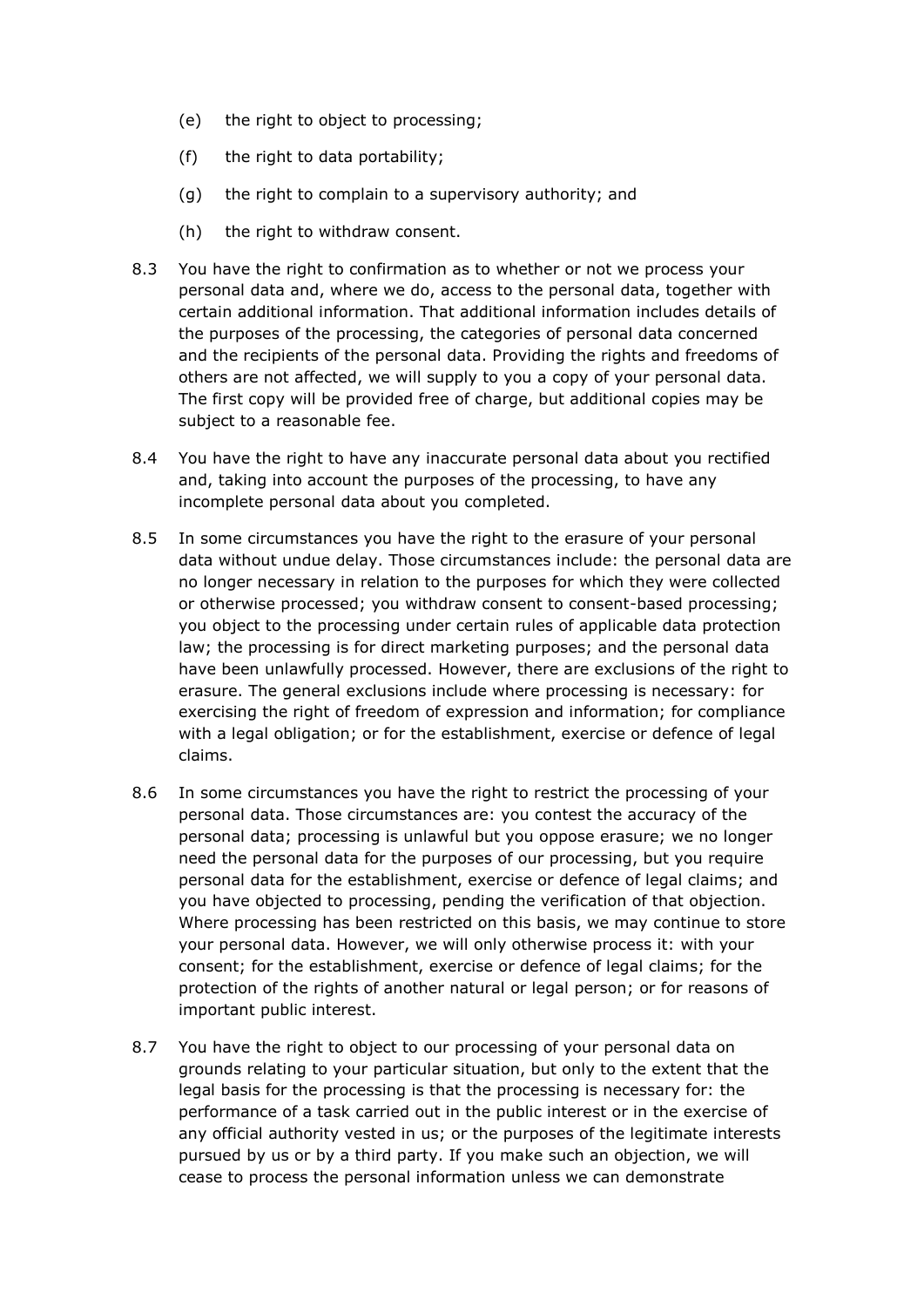compelling legitimate grounds for the processing which override your interests, rights and freedoms, or the processing is for the establishment, exercise or defence of legal claims.

- 8.8 You have the right to object to our processing of your personal data for direct marketing purposes (including profiling for direct marketing purposes). If you make such an objection, we will cease to process your personal data for this purpose.
- 8.9 You have the right to object to our processing of your personal data for scientific or historical research purposes or statistical purposes on grounds relating to your particular situation, unless the processing is necessary for the performance of a task carried out for reasons of public interest.
- 8.10 To the extent that the legal basis for our processing of your personal data is:
	- (a) consent; or
	- (b) that the processing is necessary for the performance of a contract to which you are party or in order to take steps at your request prior to entering into a contract,

and such processing is carried out by automated means, you have the right to receive your personal data from us in a structured, commonly used and machine-readable format. However, this right does not apply where it would adversely affect the rights and freedoms of others.

- 8.11 If you consider that our processing of your personal information infringes data protection laws, you have a legal right to lodge a complaint with a supervisory authority responsible for data protection. You may do so in the EU member state of your habitual residence, your place of work or the place of the alleged infringement.
- 8.12 To the extent that the legal basis for our processing of your personal information is consent, you have the right to withdraw that consent at any time. Withdrawal will not affect the lawfulness of processing before the withdrawal.
- 8.13 You may exercise any of your rights in relation to your personal data by written notice to us.

## **9. About cookies**

- 9.1 A cookie is a file containing an identifier (a string of letters and numbers) that is sent by a web server to a web browser and is stored by the browser. The identifier is then sent back to the server each time the browser requests a page from the server.
- 9.2 Cookies may be either "persistent" cookies or "session" cookies: a persistent cookie will be stored by a web browser and will remain valid until its set expiry date, unless deleted by the user before the expiry date; a session cookie, on the other hand, will expire at the end of the user session, when the web browser is closed.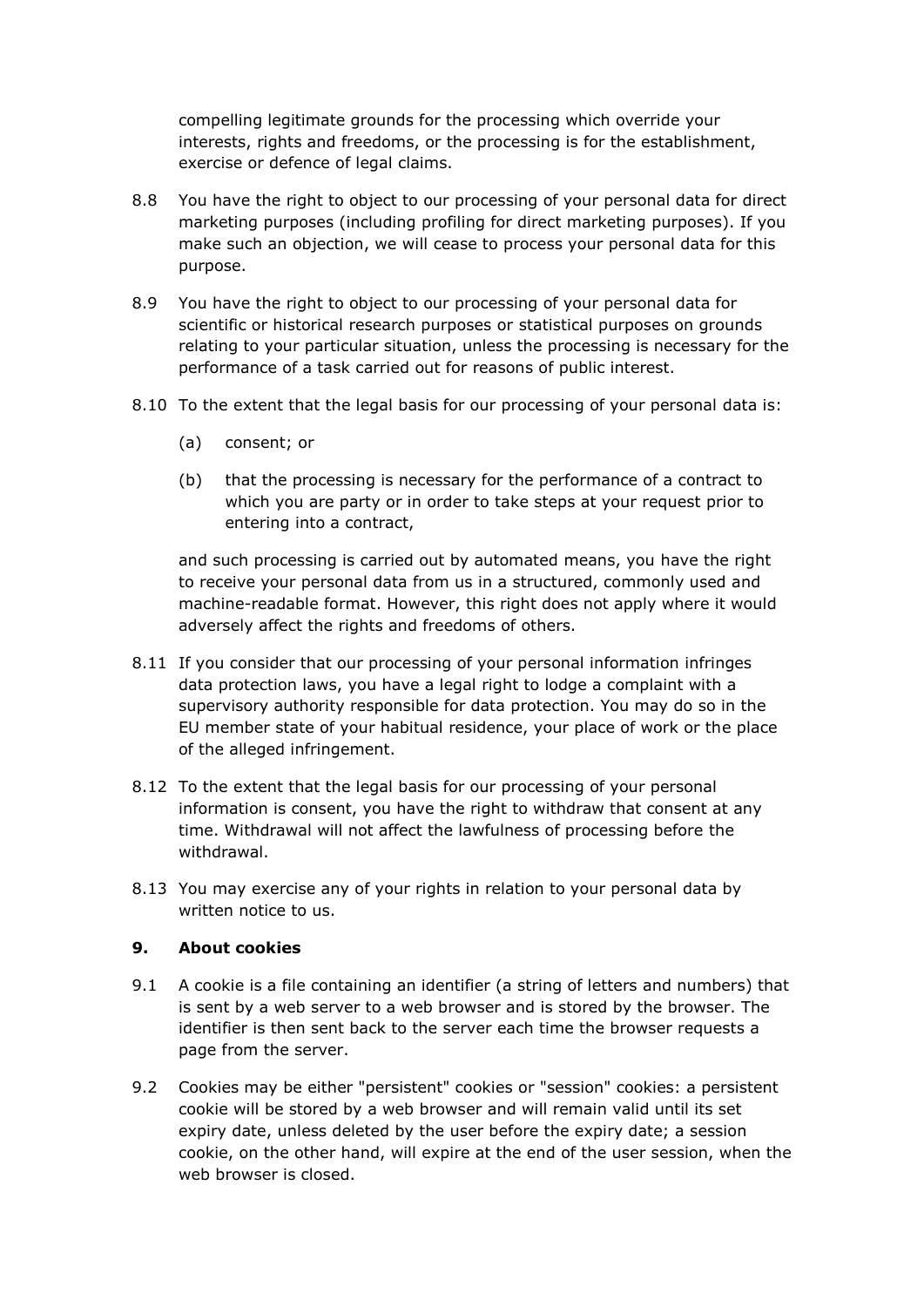9.3 Cookies do not typically contain any information that personally identifies a user, but personal information that we store about you may be linked to the information stored in and obtained from cookies.

#### **10. Cookies that we use**

- 10.1 We use cookies for the following purposes:
	- (a) Analysis we use cookies to help us to analyse the use and performance of our website and services

#### **11. Cookies used by our service providers**

- 11.1 Our service providers use cookies and those cookies may be stored on your computer when you visit our website.
- 11.2 We use Google Analytics to analyse the use of our website. Google Analytics gathers information about website use by means of cookies. The information gathered relating to our website is used to create reports about the use of our website. Google's privacy policy is available at: https://www.google.com/policies/privacy/
- 11.3 We use Wordpress Analytics to analyse the use of our website. This service uses cookies for analytics.

#### **12. Managing cookies**

- 12.1 Most browsers allow you to refuse to accept cookies and to delete cookies. The methods for doing so vary from browser to browser, and from version to version. You can however obtain up-to-date information about blocking and deleting cookies via these links:
	- (a) https://support.google.com/chrome/answer/95647?hl=en (Chrome);
	- (b) https://support.mozilla.org/en-US/kb/enable-and-disable-cookieswebsite-preferences (Firefox);
	- (c) http://www.opera.com/help/tutorials/security/cookies/ (Opera);
	- (d) https://support.microsoft.com/en-gb/help/17442/windows-internetexplorer-delete-manage-cookies (Internet Explorer);
	- (e) https://support.apple.com/kb/PH21411 (Safari); and
	- (f) https://privacy.microsoft.com/en-us/windows-10-microsoft-edge-andprivacy (Edge).
- 12.2 Blocking all cookies will have a negative impact upon the usability of many websites.
- 12.3 If you block cookies, you will not be able to use all the features on our website.